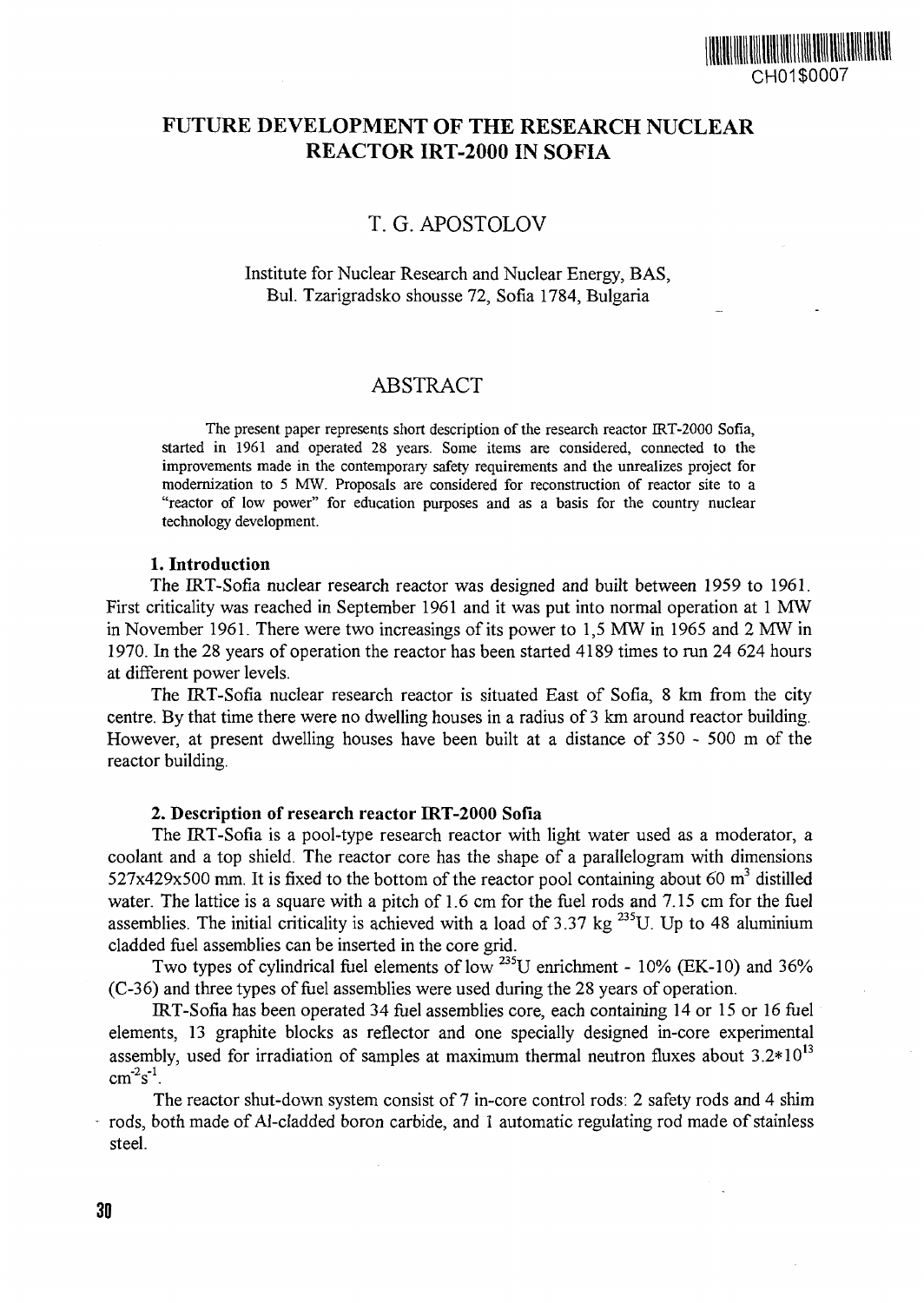The reactor cooling is achieved by two-loop cooling system. The immediate core cooling involves three pumps and a special water pump (ejector), which drive 180  $m<sup>3</sup>$  of water per hour. This water is continuously purified by purification system that consists of 2 mechanical and 4 ion-exchanging filters and passes through the two heat exchangers of the secondary cooling loop.

At a reactor power level of 2 MW the maximum temperature on the surface of the fuel element does not exceed 90°C while the temperature of reactor pool water reaches 42°C.

The irradiation of samples and production of isotopes is carried out using 12 vertical experimental channels, 11 located in core periphery, one in the core centre. There is one special in-core assembly and two pneumatic transfer tubes. Neutron beam experiments are performed on the 11 horizontal beam ports: 9 radial 100 mm in diameter, one tangential 150 mm in diameter and one radial 150 in diameter, which crosses the thermal column. The shortest beam port is 2.3 m long. All beam ports are equipped with beam shutters driven either manually or remotely by electrical motors.

The principle areas of reactor usage ranged from fundamental and applied research to technological and commercial applications. The reactor has been used for research in the field of nuclear physics, biology, solid state physics, radiation tests of materials, neutron radiography, production of isotopes and others. Moreover, the research reactor was an important place for university and postgraduate education and training.

#### **3. Project for modernization of IRT-2000 and present status**

During the period 1982-1986 the operating organisation jointed with Kurchatov Institute of Atomic Energy from Moscow and Energoproject from Bulgaria were prepared the project for modernisation of the reactor and upgrading its power to 5 MW and more. For this purpose 28 new fuel assemblies of type IRT-2M (36% enrich.  $^{235}$ U) was purchased and delivered. They contain tubular co-axial fuel elements (4 or 3 tubes) with shape of square cross section, wall thickness 2 mm and Al cladding with 0.5 mm thick. The modernization project included a new lining of stainless steel, covering the existing one, replacement of some aged reactor systems and use of beryllium as moderator.

Unfortunately, after the Chernobyl nuclear accident the Bulgarian Regulatory Body undertook a re-examination of the rules and regulations so that many remarks and additional requirements had to be responded. On 13 July 1989 the reactor was shut-down by the Regulatory Body. The main reason was to meet the new safety requirements.

At the request of the Bulgarian authorities an INSARR mission of IAEA experts visited the reactor site in August 1990 and in January submitted to the authorities an independent and comprehensive evaluation of the nuclear safety and radiation protection of the existing reactor. The main conclusion of the experts was that the IRT-Sofia research reactor could be operated safely due to its general characteristics of design, low power, good operating experience and procedures.

Some recommendations were given about the installation of an automatic system which will give a necessary threshold for the reactor scram due to seismic events; incorporating of iodine filters in the ventilation system that will subject additional cleaning of the air in cases of abnormal events (release of fission products) and including the additional scram signals in the protection system. These recommendations was completed partially. In 1992 the project for changes in the present active ventilation system has been submitted to the authorities and . iodine filters was bought but not installed.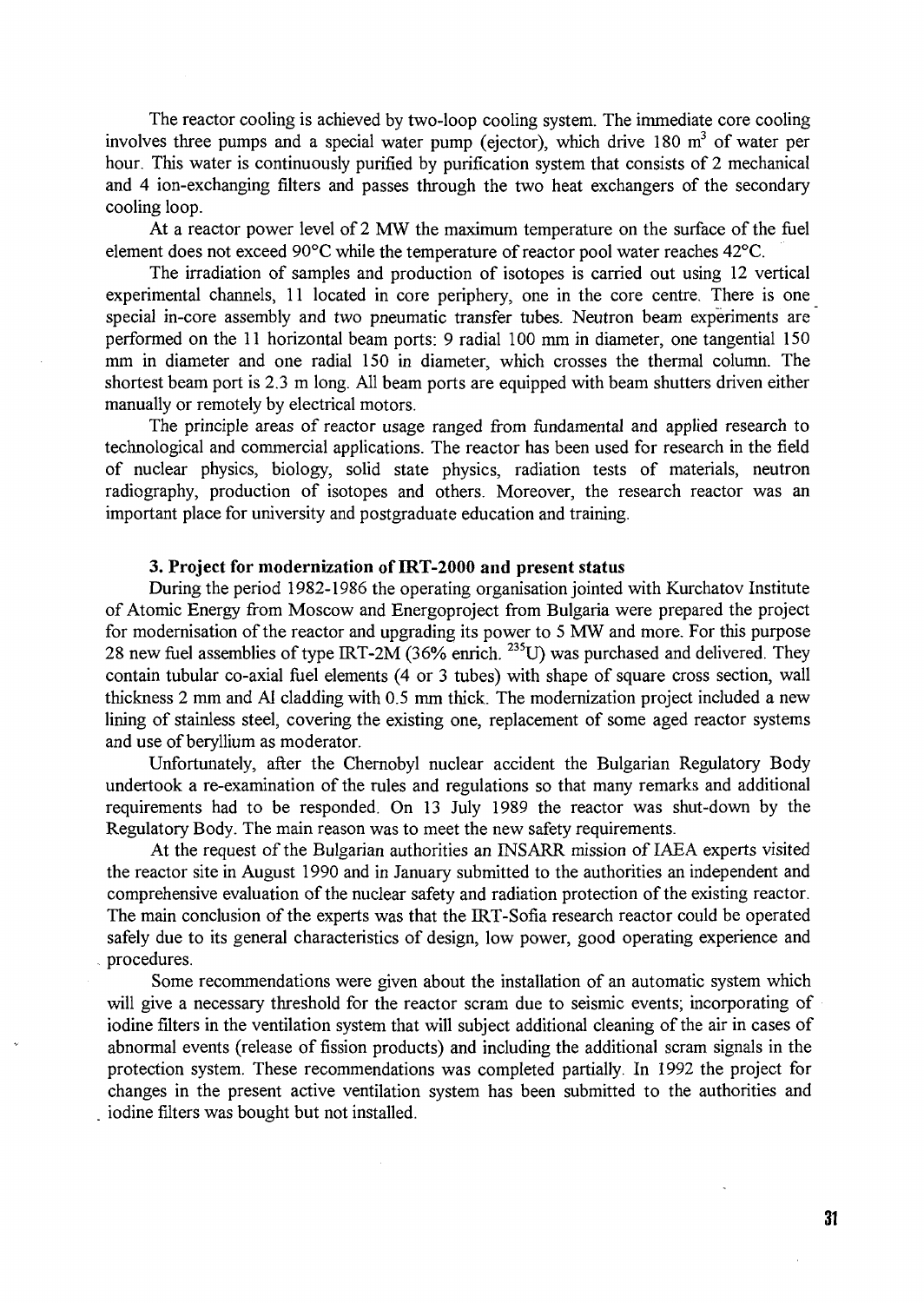In 1992 very sensitive seismic study was carried out at the reactor building. The reaction of the structures at different levels has been investigated by measuring the vibration spectra generated by means of the reactor's heavy load bridge-crane. All this information has been used to evaluate the threshold for reactor scram due to seismic events. The threshold was specified as 0.035 g. These studies led to a proper choice of an appropriate seismic system and 3 seismic detectors were installed at different places at the reactor. In 1993 was completed the 3<sup>th</sup> edition of the Safety analysis report.

During the 28 years of operation in the reactor core were loaded 73 fuel assemblies with 1140 fuel elements. Since 1989 73 spent fuel assemblies are stored on racks in a separate storage pool of about 12  $m<sup>3</sup>$  deionized distilled water, connected with the reactor pool by an inclined channel for refuelling operations. The total activity of fuel assemblies is about 2700 Ci and mainly is due to of activity of  $Cs^{137}$ ,  $Sr^{90}$  and  $Kr^{85}$ . The maximum heat decay of most loaded fuel assembly is 2.46 W. A special device is used for periodic gamma-spectrometry scanning of the fuel. Also, visual inspections for possible corrosion spots on the fuel surface are carried out using the first hot cell of the radiochemistry laboratory.

It is expected to sign a contract, necessary for the transportation of 57 spent fuel assemblies EK-10 and 16 assemblies C-36 to the producer country - Russia, the transportation of the liquid radioactive wastes and the necessary studies of the IRT-2000 building.

#### **4. Proposals for future development**

A detailed analysis was completed in 1998 under request by the Government of the necessity, workability and possible variants for a reconstruction, extended shutdown or decommissioning of the IRT-2000, Sofia. The concluding proposal was finally to stop the operation of the experimental reactor IRT-2000 at power and to examine the opportunities for further utilisation of the reactor site, the available IRT-2M fresh nuclear fuel, the devices and equipment of IRT-2000, also by their reconstruction and modernisation for educational, applied and scientific purposes as a reactor at nominal power 200 kW and maximal power up to 500 kW. The operational parameters and low radiation impact only in the reactor main hall make this powerful source of neutrons, which is suitable for both scientific and applied studies, safe and ecologically admissible at the existing IRT-2000 reactor site.

To this will help the assessment of the reactor made by a consortium of the English firm AEA Technology pic (UK) and the Spanish INITEC SA (Spain), which will perform during this year an independent accurate analysis of the state and further utilisation of the equipment under the PHARE project (PH4. 11/95) "Study on pool type research reactors in countries assisted by the PHARE programme".

In case that the results show impossible further utilization of IRT-2000 site the decommissioning will be too complicated problem because of the lack of National depository for solid radioactive wastes, which is to be put into operation during the next 10-15 years.

Additionally to that our proposal is that in mid-term perspective one should start the prospects for the necessity and expediency of building up a new research reactor at a proper site. This should not be associated with the building up of a nuclear reactor of type "reactor at low power", which is supposed to preserve the intellectual potential, extremely valuable for the country power production and the national prosperity in the course of the next 10-15 years.

Nuclear reactor of type "reactor at low power" will be the only nuclear facility in the country. It is going to be used experimental basis for education of nuclear specialists here and in the region. The Sofia University faculties of physics and chemistry and our Technical Universities need the experimental nuclear reactor as long as the Bulgarian specialists on nuclear energy and nuclear technology, nuclear physics, radiochemistry and radiation chemistry are mainly educated there.